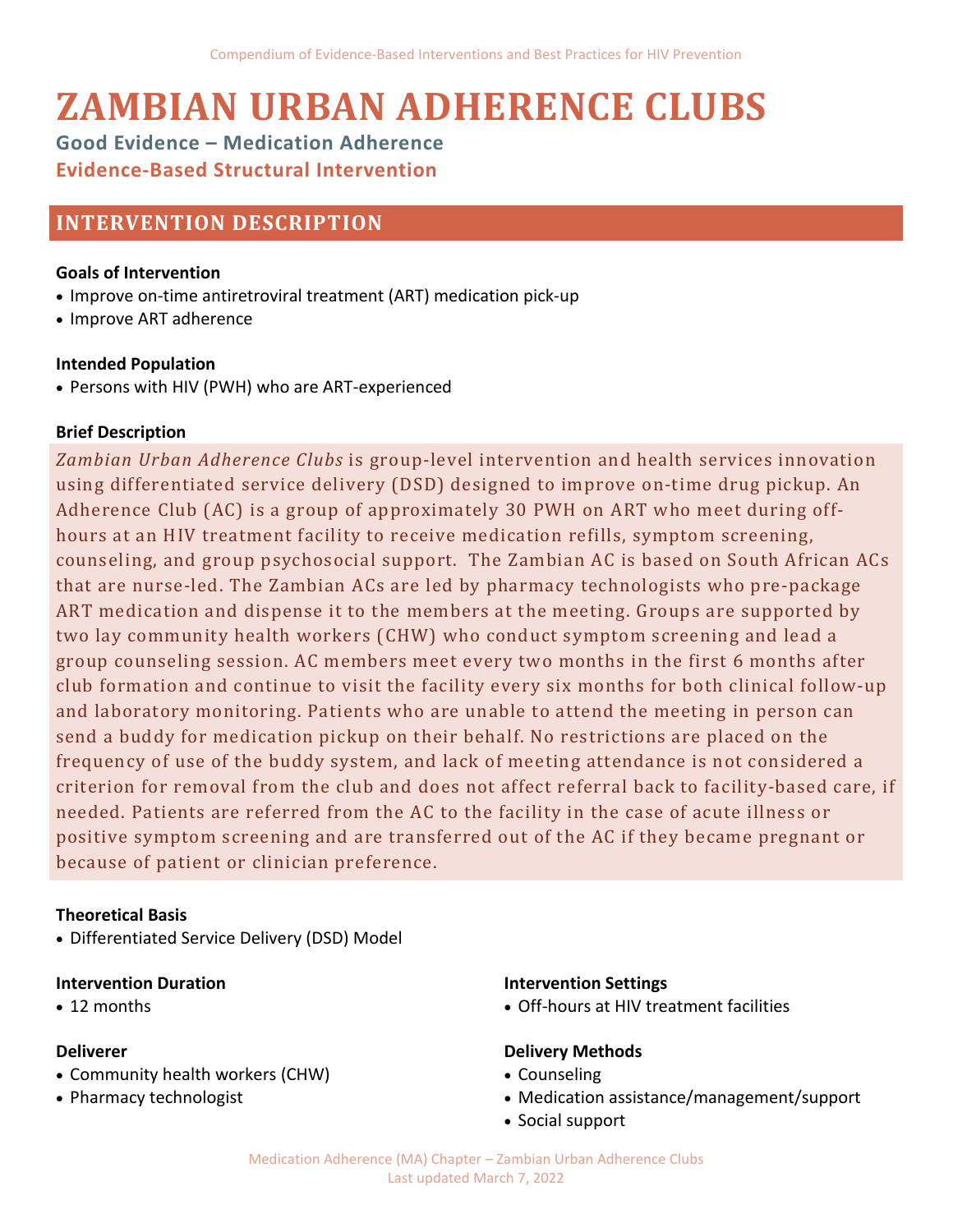#### **Structural Components**

- Access HIV medical care
	- $\circ$  Refills of ART medication were dispensed to participants at meetings. Participants could send a buddy for medicine pickup.
- Capacity Building Hiring staff
	- $\circ$  Pharmacy technologists and CHWs were hired in addition to existing clinical staff
- Physical Structure Services provided in non-traditional setting
- o Meetings and prescription refills provided during facility off-hours
- Policy/Procedure Institutional policy/procedure
	- o The Center for Infectious Disease Research in Zambia adapted South Africa's nurse-led AC model and implemented an AC pharmacist-led model in clinics

# **INTERVENTION PACKAGE INFORMATION**

**An intervention package is not available at this time.** Please contact **Monika Roy**, University of California – San Francisco, Center for AIDS Research, 1001 Potrero Avenue, San Francisco, CA 94110.

**Email: [monika.roy@phd.sccgov.org](mailto:monika.roy@phd.sccgov.org)** for details on intervention materials.

# **EVALUATION STUDY AND RESULTS**

#### **Study Location Information**

The original evaluation study was conducted in 3 provinces (Lusaka, Southern and Eastern) in Zambia from May 2016 through October 2017.

#### **Key Intervention Effects**

• Improved ART adherence

#### **Study Sample\***

The intervention group (analytic) sample of 571 is characterized by the following:

- 62% female persons; 48% male persons
- Median age 42.0 years
- Median initial CD4 count (cells/mm3): 441
- Median time since enrollment in HIV care: 5.2 years
- Median time since ART initiation: 4.8 years
- Medication possession ratio at study enrollment: 83%
- Late drug pickup (>7 days late) in year prior to study enrollment: 305 individuals (53%)

Note: Percentages may not add up to 100% due to rounding.

The control group (analytic) sample of 489 is characterized by the following:

- 66% female persons; 44% male persons
- Median age of 40.8 years
- Median initial CD4 count (cells/mm3): 475
- Median time since enrollment in HIV care: 5.6 years
- Median time since ART initiation: 5.0 years
- Medication possession ratio at study enrollment: 83%
- Late drug pickup (>7 days late) in year prior to study enrollment: 271 individuals (55%)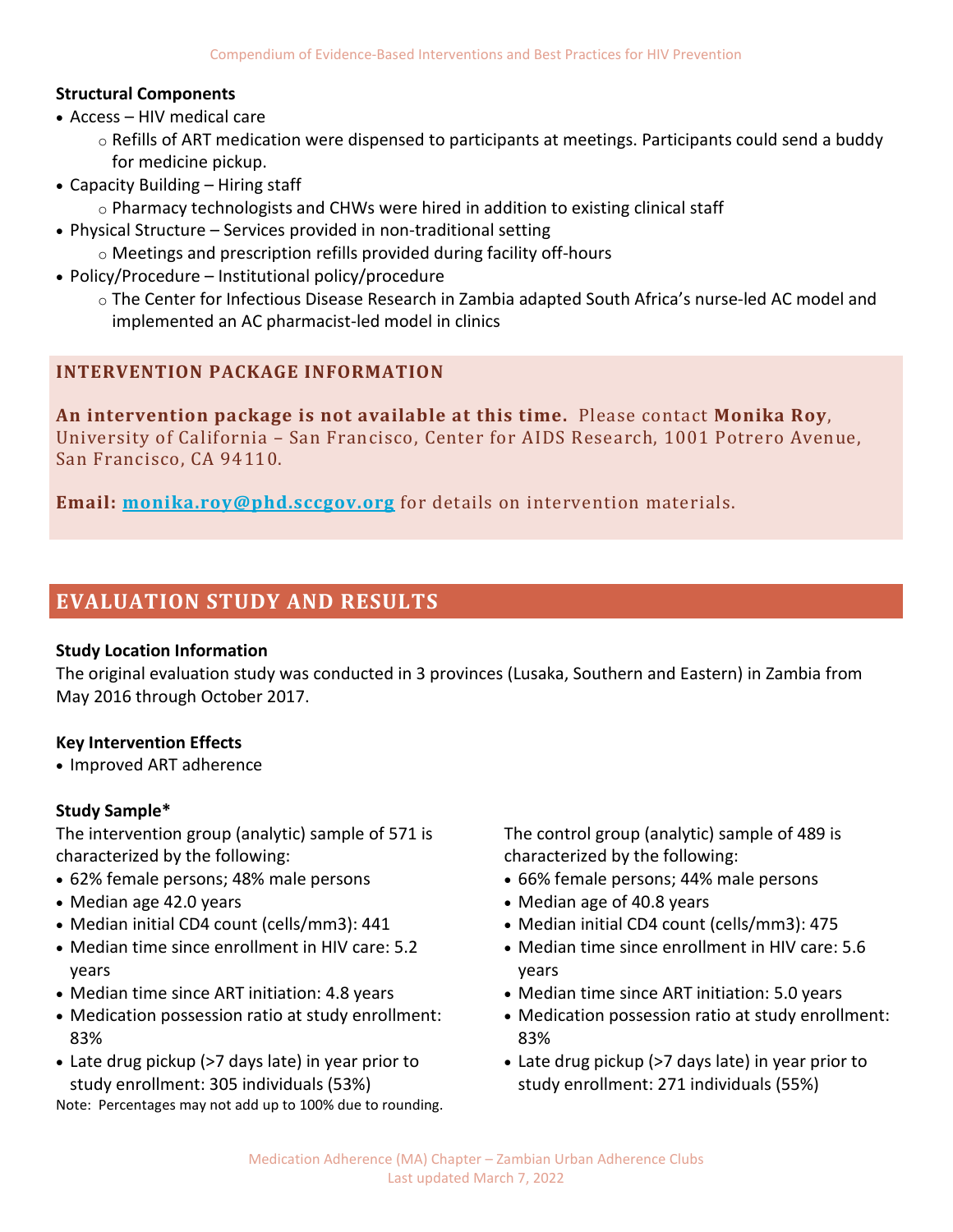#### **Recruitment Settings**

Urban HIV clinic

#### **Eligibility Criteria**

PWH were eligible if they were aged 14 years or older and on ART >6 months. People who were acutely ill or had a CD4 count <200 cells/mm<sup>3</sup> were excluded.

#### **Assignment Method**

Five-matched pairs of clinics were selected. Clinics were assigned by matched-pair cluster randomization to 1 of 2 study arms: Zambian Urban Adherence Clubs (5 clinics; n = 571) or control (5 clinics; n = 489). A systematic random sample (where every *n*th patient based on clinic population size) was assessed for eligibility at each clinic.

#### **Comparison Group**

The control group received the standard of care and were assigned return visits to the facility every 1 to 3 months. In addition to seeing the clinician, the patients in the control group had separate encounters with the pharmacist and adherence counselor on the day of their visit.

#### **Relevant Outcomes Measured**

- Time to first late drug pickup (more than 7 days late) from existing electronic medical record.
- Medication possession ratio (MPR) or the proportion of time that a patient has ART in their possession over 12 months was assessed as 365 minus the number of days of ART non-possession, divided by 365, multiplied by 100 (to express MPR as a percentage).

# **Participant Retention**

- Adherence Clubs: 87.2% retained at 12 months
- Control: 91.7% retained at 12 months

# **Significant Findings on Relevant Outcomes**

- In adjusted survival analyses, the rate of late drug pickup was lower in intervention participants compared to control participants (adjusted hazard ratio [aHR]: 0.26, 95% Confidence Interval [CI] 0.15 - 0.45, p < 0.001).\*
- Median MPR at 12 months post-enrollment was 100% among intervention participants (mean 95%; Interquartile Interval (IQI) 96% - 100%) compared to 96% among control participants (mean 89%; IQI 80%- 100%) (p < 0.001).
- \* Adjusted for age, sex, illness at care enrollment, time since ART initiation, and MPR at enrollment

# **Considerations**

*Additional significant positive findings on non-relevant outcomes* 

• None reported

# *Non-significant findings on relevant outcomes*

• Time to return after first late drug pickup was similar in both groups: median of 25 days (IQI: 5 - 63) in the intervention arm and 15 days (IQI:  $3 - 84$ ) in the control arm (log rank test:  $p = 0.25$ ).

*Negative findings* 

• None reported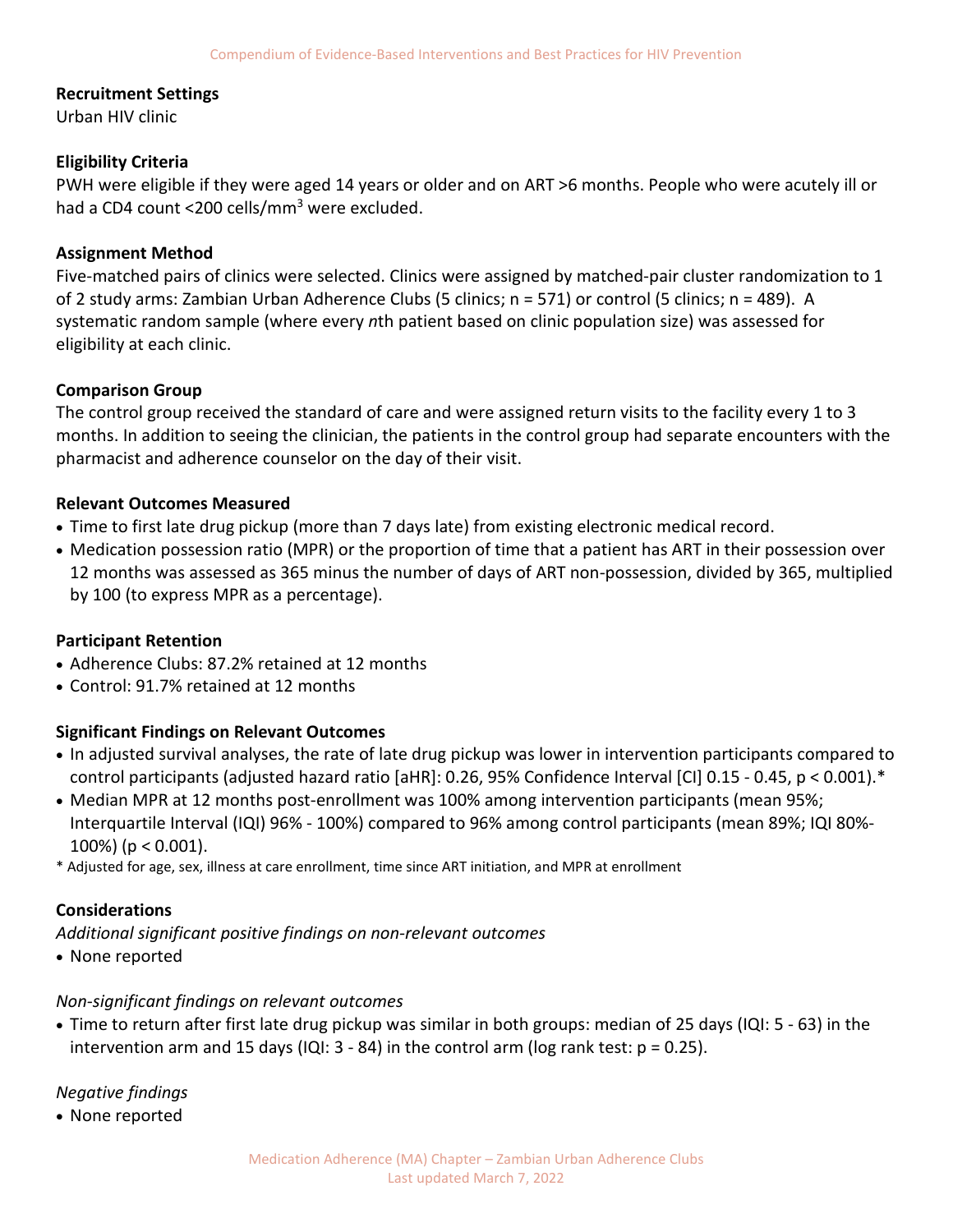# *Other related findings*

- Twelve-month cumulative incidence of first missed drug pickup was 0.24 (95% CI 0.20 0.27) in the intervention and 0.67 (95% CI:  $0.63 - 0.72$ ) in the control group.
- This intervention is also determined to be Evidence-Based for the Structural Interventions chapter.

# *Implementation research-related findings*

- Adoption: Of 597 patients offered AC participation, 594 (99%) accepted; 508 (85%) attended their first meeting, and 237 (40%) attended all AC meetings, with 194 (33%) missing 2 or more group meetings.
- Acceptability: Patients who participated in focus group discussions reported that ACs were highly acceptable because of more time during normal working hours to address livelihood concerns regardless of employment status; reduced concerns about stigma due to decreased exposure to other clinic patients during facility busiest hours; and reduced self-stigma and improved access to information and group support. Healthcare workers found the model highly acceptable due to perceptions of reduced clinic congestion and, in select cases, workload.
- Appropriateness: Qualitative findings suggested that patients felt ACs were appropriate because of reduced stress and logistics in accessing medication, preference for group counseling over one-on-one counseling, and strengthened patient-centered approach.
- Feasibility: Both patients and healthcare workers described AC model as being feasible with sufficient staff and funding. Almost all participants stressed that ACs would only be successfully integrated and scaled in the current health system if (1) government-employed AC group leaders are selected and trained to be respectful and patient-centered, (2) lay healthcare workers, who play a key role in AC functions have formal employment; and (3) increased human resources for health, to meet pharmacy needs are available.
- Fidelity: Overall, of 3,734 scheduled AC meeting visits, 683 (18%) were not attended. However, drug pickup within 7 days still occurred for 350 (51%) of these missed visits, either via buddy pickup or early return for drug pickup at the facility. Intervention discontinuation occurred among 32 participants, with pregnancy being the most common reason for discontinuation (*n* = 10).

# *Process/study execution findings*

• None reported

# *Adverse events*

• None reported

# **Funding**

Bill and Melinda Gates Foundation: awarded to C. H.; National Institutes of Health: awarded to E.G. (K24 AI134413, P30 AI027763).